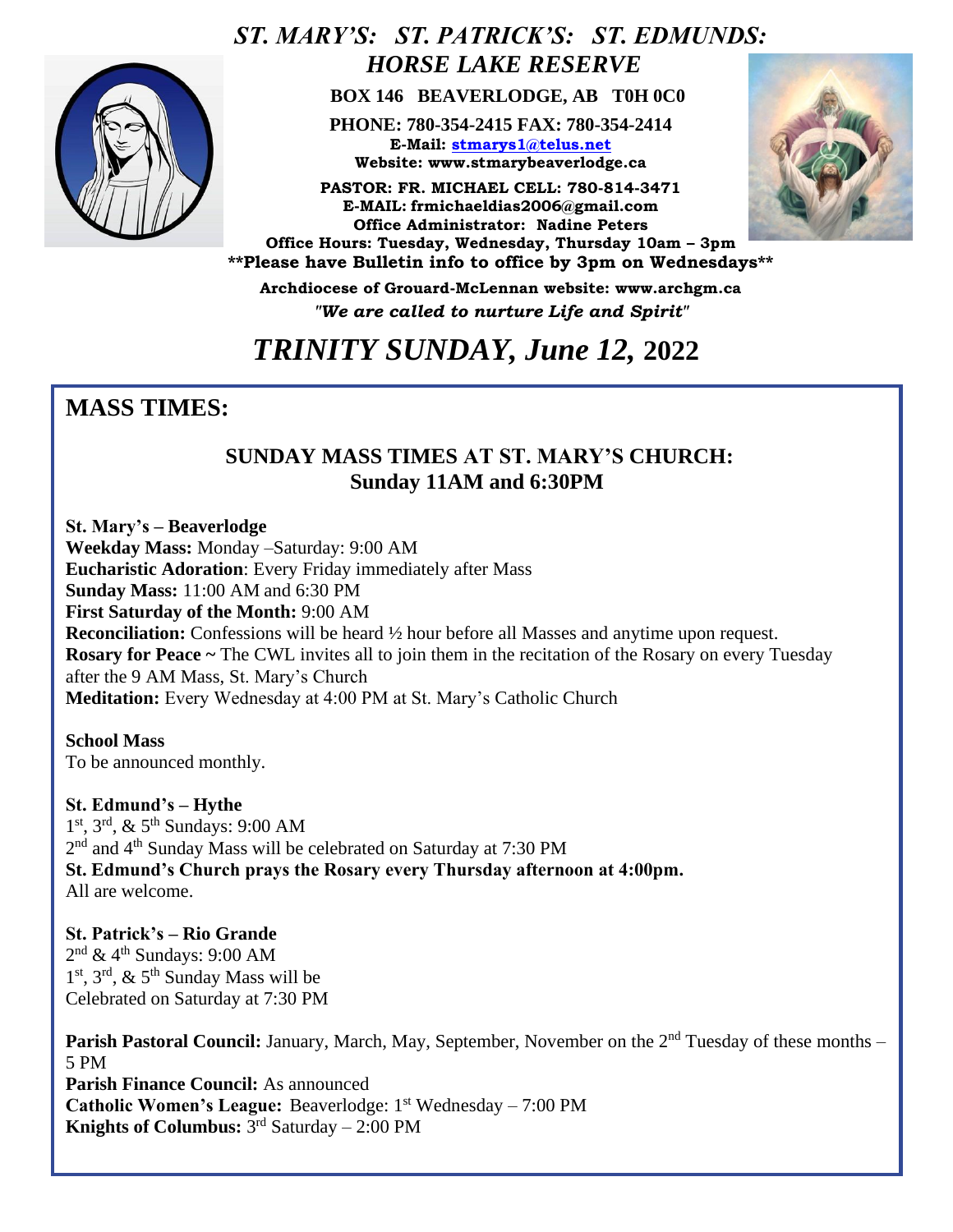## **THIS WEEK**

**Monday June 13: Feast of Saint Anthony of Padua Tuesday June 14: Eucharist at 7:00PM Wednesday June 15: Thursday June 16: Friday June 17: Saturday June 18:** *OUR LADY'S SATURDAY*

## **Father's Footsteps:**

#### **Father's footsteps: June 13 - 18, 2022**

Daily Rosary at 8:30 am. Mass at 9:00AM. **Monday June 13:** Mass at 9:00 AM Ministry outreach, Beaverlodge Hospital and neighboring communities Seminar Easter House Blessings **Tuesday June 14:** Mass at 9:00AM. Ministry outreach, Beaverlodge Hospital and neighboring communities RCIA – First Nations Our Lady of the Cape - 6:30PM Rosary 7:00PM Mass **Wednesday June 15:** Mass at 7:00 PM. Rosary at 6:30PM Ministry Outreach Hythe Continuing Care at 10:00AM Visits to Sick and Housebound -Horse Lake First Nation at 11:30AM Hythe Piooner's Home at 12:20PM Meeting**Thursday June 16:** Mass at 9:00AM RCIA – First Nations Ministry outreach Rio Grande, Beaverlodge Hospital. Sacramental Preparation **Friday June 17:** Rosary at 6:30PM. Mass at 7:00PM followed by Eucharistic Adoration. Sacramental preparation Ministry outreach, Beaverlodge and neighboring **Communities** Meeting **Saturday June 18:** Mass at 9:00AM. Sunday Mass celebrated on Saturday evening at St. Patrick's Church, Rio - Grande Ministry outreach, Beaverlodge Hospital and neighboring communities Sacrament of Reconciliation: Confessions will be heard ½ hour before all Masses and anytime upon request. Holy Communion to the sick and house bond, Blessings:

Available anytime upon request

You are welcome to send us prayer request so that we can place your prayer intention at the feet of the Lord and pray as a community.

**BAPTISM:** Please contact the rectory for baptismal preparations and to set a date.

**MARRIAGES:** Please contact the rectory to make arrangements and to begin marriage preparation at least six months prior to the desired date.

**OCIA AND ANY OTHER SACRAMENTS:** Please contact the Parish office at 780.354.2415 or Email: stmarys1@telus.net

### April 2022 Collections

| Ordinary Collection: \$5015.35                  |               |
|-------------------------------------------------|---------------|
| <b>Total Expense:</b>                           | \$5861.05     |
| Net Income:                                     | $-771.75$     |
| YTD Ordinary Collection: \$23,854.55            |               |
| <b>YTD Total Expense:</b>                       | \$34,600.62   |
| <b>YTD</b> Net Income:                          | $-$10,058.19$ |
| Thank you for your generosity and commitment to |               |
| the Church!                                     |               |

#### The Archdiocese GM Monthly Magazine

# "Northern Light"

Northern Light re-subscription campaign: After much positive feedback and support, the archdiocese is preparing to continue its monthly magazine Northern Light for a second year.

You'll find many stories, photospreads and other features within. It is a great way to support the Church and stay in-the-know with Catholic communities across northwestern Alberta. We encourage you to purchase a subscription to Northern Light either online or by using one of the subscription cards here at the church. And if you are already a subscriber to this magazine, we encourage you to re-subscribe for a second year. This unique resource is cherished by its readers – don't miss out!

#### Rosary for the Family Invitation

In preparation for the World Meeting of Families this year, the CCCB Standing Committee for Family and Life is hosting a Rosary for the Family, taking place online via Zoom on Sunday, June 19 th at 3:00 p.m. (EDT) and will be facilitated by families across Canada. All families from all provinces are invited to join in this country-wide rosary!

Please find the poster for details regarding the time of the rosary for every province's time zone as well as a QR code for registration or go to; cccb.ca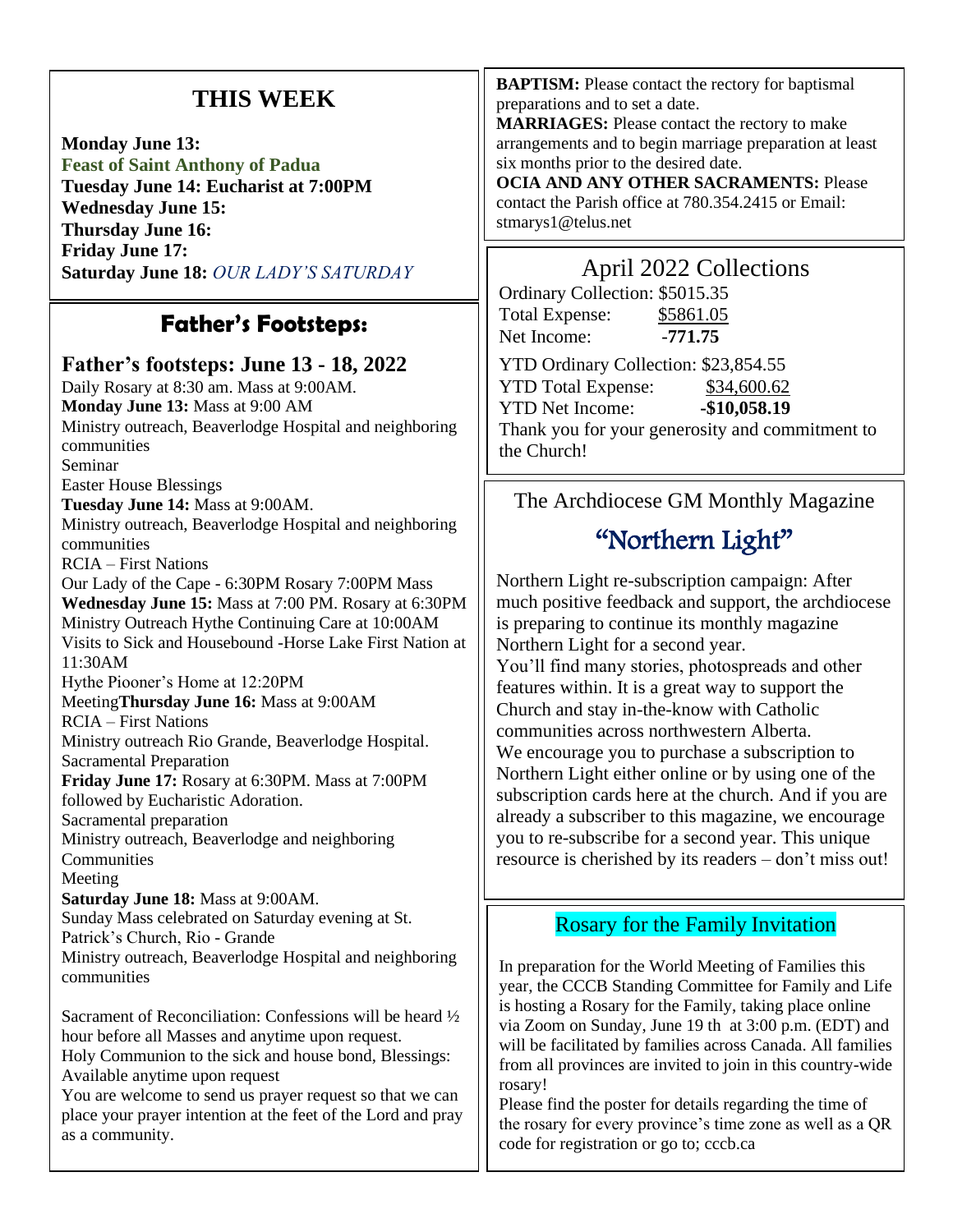# **Roof Fundraising Appeal!**

We are inviting you to consider giving a onetime gift of money that will go towards re-shingling the Church roof.

If you are able to include a onetime gift along with your regular donation please indicate that your extra gift is going towards the Church Roof.



## **Thanks for your on-going support!**



A generous couple of St Mary's Parish has offered to match all the funds we raise to re-shingle the roof up to the cost of the project!

Verseli Construction has been awarded the job for a cost of \$19, 188.75



**Big thanks**to the **Knights of Columbus** and **St. Mary's Parish Family** who volunteered for the **Roadside clean-up fundraisers!**



## Father's Day Celebration

June 19th, 2022

Beginning with a special Mass celebration in honor of all Father's at 11 am Followed by food and fellowship in the Church Hall

First Annual Baby Bottle Fundraiser

St. Mary's has partnered with the Pregnancy Care Centre Grande Prairie to help out with their 1st Annual Spring Baby Bottle Fundraiser!

The Fundraiser will run from Mother's Day (May 8th, 2022) until Father's Day (June 19, 2022).

You are welcome to pick-up a baby bottle and bring it home and ask you family and friends to donate or bring it to your work place. Please remember to take donation slips as donations of \$20 or more are eligible for tax receipts.\* St. Mary's Parish will not be issuing tax receipts for this fundraiser \*

# Registrations open for **Camp St. Martin**

St. Martin's Camp: Looking for a great way for you or your child to make new friends, experience the great outdoors, and grow closer to God this summer? Camp St. Martin is finally re-opening this August and we are now accepting registrations for the 2022 camp season!

Visit campstmartin.ca to get the full details and to register and join us - as a camper or as a volunteer. This Catholic summer camp provides a week of fun, adventure, friendship and spiritual growth for young people across the archdiocese, taking place on the beautiful campgrounds of Camp Artaban, near Grimshaw.

If you would like to register you or your family for camp, you can visit campstmartin.ca or check out the registration forms available at the back of the church.

There are also opportunities for sponsorship and to apply for financial assistance. Registrations are asked to be in by July 15 th .

Please contact the archdiocese or visit campstmartin.ca if you have any further questions.